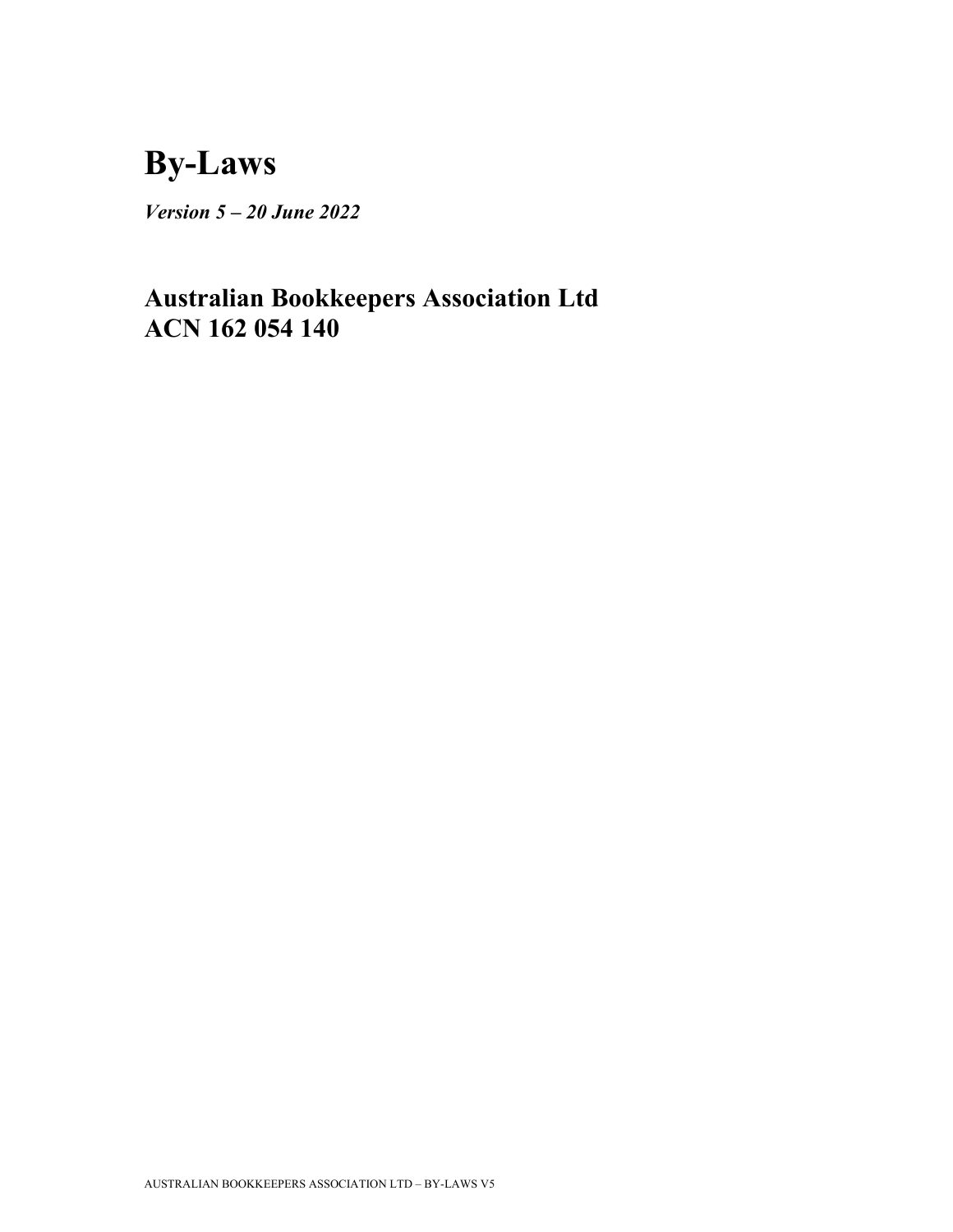## Index

## **Chapter**

| 1.               |  |
|------------------|--|
| $\overline{2}$ . |  |
| 3.               |  |
| 4.               |  |
| 5.               |  |
| 6.               |  |
| 7.               |  |
| 8.               |  |
| 9.               |  |
| 10.              |  |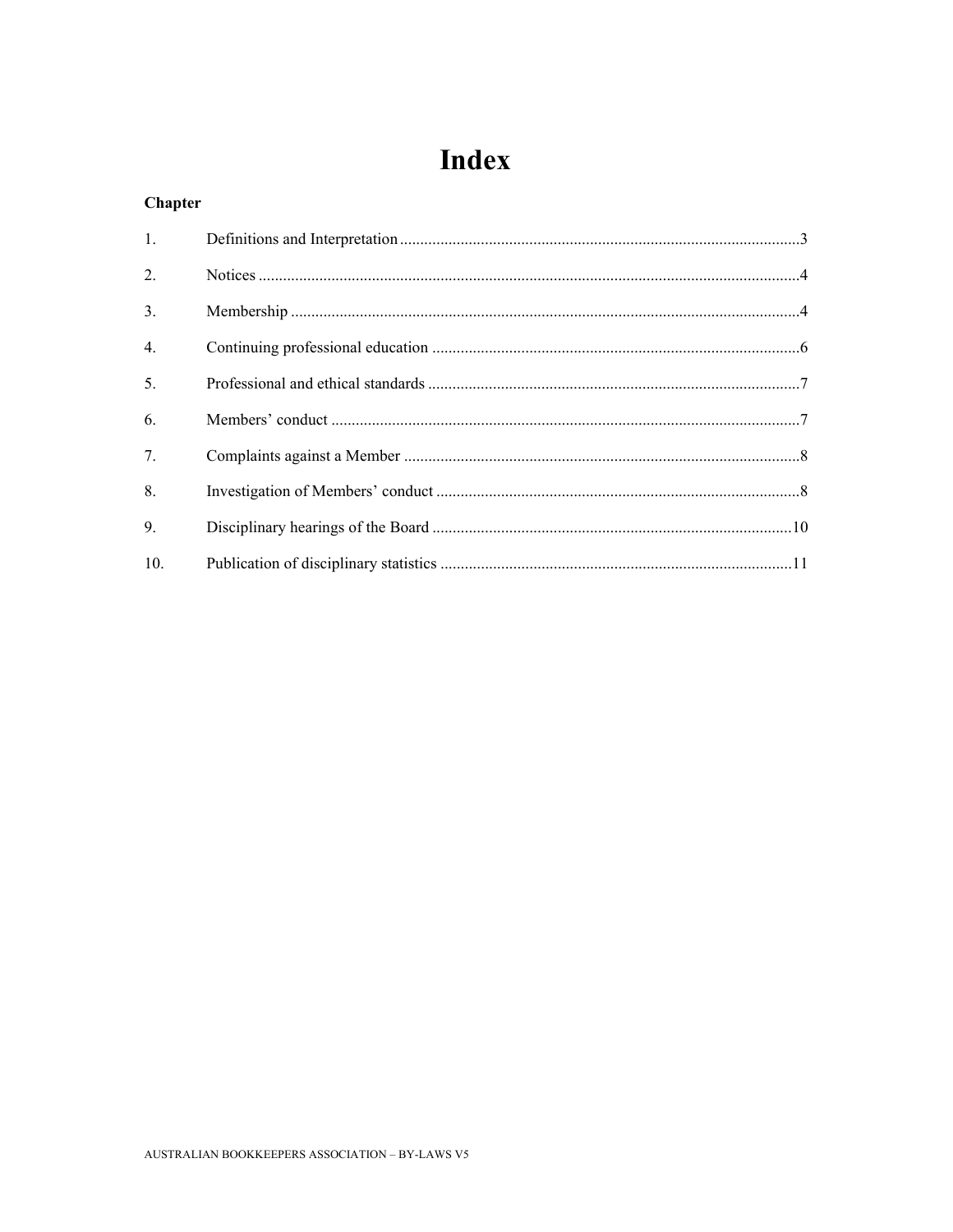## **1. Definitions and Interpretation**

#### **1.1 Definitions**

In the construction of these By-Laws, unless the contrary intention appears:

**Association** means Australian Bookkeepers Association Ltd ACN 162 054 140;

**Board** means the board of directors of the Association;

**By-Laws** means these By-Laws approved by the Board under authority of clause 20.6 of the Constitution;

**Constitution** means the constitution of the Association as amended from time to time;

**Code of Professional Conduct** means the Code of Professional Conduct set out in section 30-10 of the TASA, as amended from time to time:

**CPE Year** has the meaning given in By-Law 4.1;

**Foundation Members** means a Member admitted to Membership before the Registration Date;

**Investigator** means a person or persons appointed by the Board pursuant to By-Law 8.1(a);

**Non-Voting Member** means a person admitted for Membership by the Association who has met the requirements of By-Laws 3.2(a) and 3.2(c);

**Registration Date** means the date the Association attains registration as a BAS agent association in accordance with the TAS Legislation;

**TASA** means the *Tax Agent Services Act 2009* (Cth), as amended from time to time;

**TAS Legislation** means collectively the TASA and the TASR;

**TASR** means the *Tax Agent Services Regulations 2009* (Cth), as amended from time to time;

**Tax Practitioners Board** means the national board responsible for the registration and regulation of tax practitioners and for ensuring compliance with the TAS Legislation; and

**Voting Member** means a person admitted for Membership by the Association who has met the requirements of By-Laws 3.2(a) and 3.2(b).

#### **1.2 Interpretation**

- (a) In the construction of these By-Laws:
	- (i) headings are disregarded;
	- (ii) words importing persons include partnerships, associations, corporations, companies unincorporated and incorporated whether by Act of Parliament or otherwise, as well as individuals;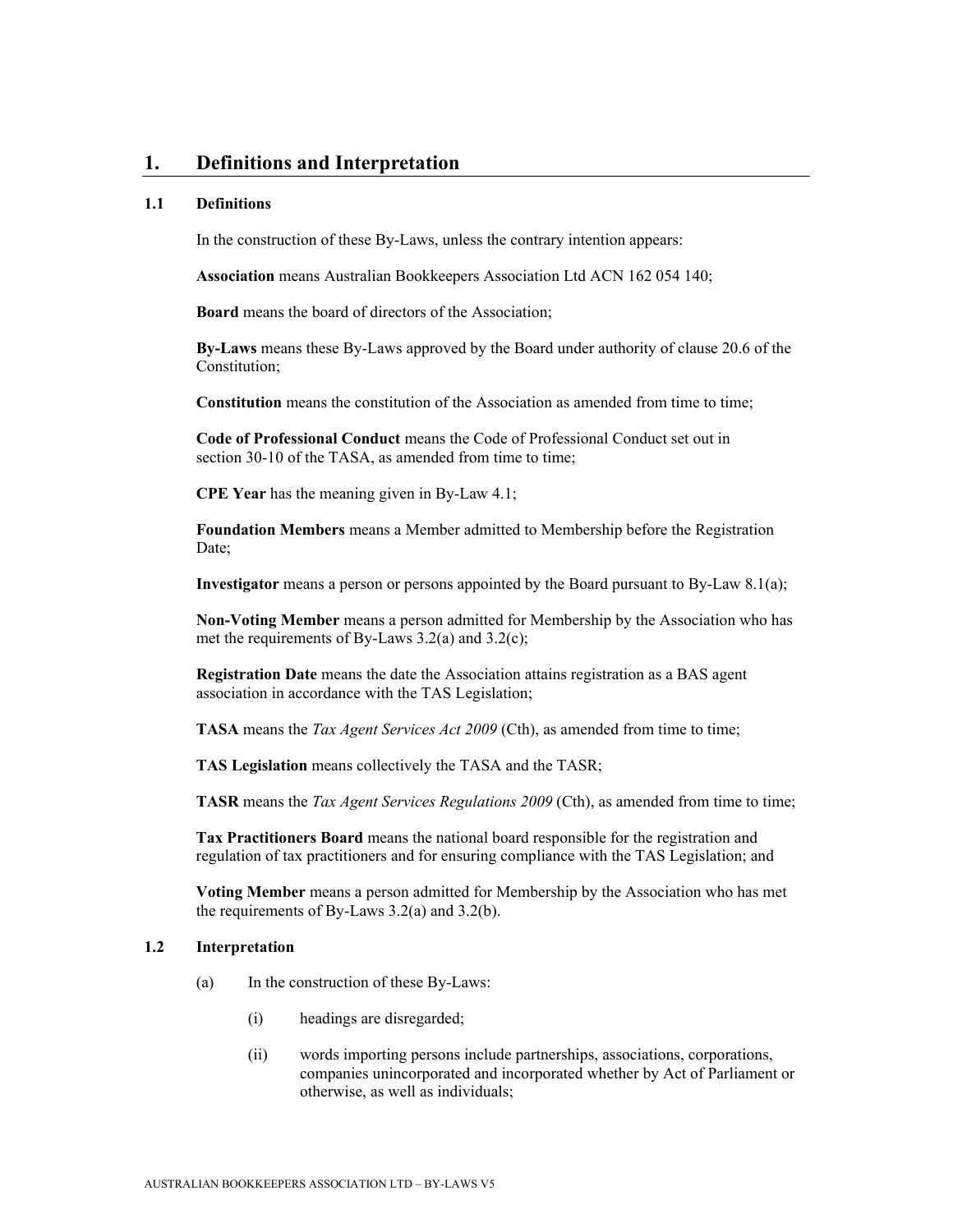- (iii) singular includes plural and vice versa and words importing any gender include all other genders;
- (iv) words or expressions not otherwise defined but defined in the Constitution shall have the same meaning when used in the By-Laws as defined in the Constitution;
- (v) subject to By-Law 1.2(a)(iv), except for the definitions in the preceding By-Law, an expression has, in a provision of these By-Laws that deals with a matter dealt with by a particular provision of the Act, the same meaning as in that provision of the Act;
- (vi) all references to statutory provisions are construed as references to any statutory modification or re-enactment for the time being in force.
- (b) Where in these By-Laws any person holding an office is referred to in general terms, that reference shall, unless the contrary intention appears, be a reference to all persons who at any time hold that office for the time being.
- (c) Where these By-Laws confer a power or imposes a duty, then, unless the contrary intention appears, the power may be exercised and the duty shall be performed from time to time as occasion requires.
- (d) Where these By-Laws confers a power or imposes a duty on the holder of an office as such, then, unless the contrary intention appears, the power may be exercised and the duty shall be performed by the holder for the time being of the office or the person appointed by the Board to act in the place of the holder of the office or during a vacancy in the office.

## **2. Notices**

Clause 25 of the Constitution applies to any notice, consent or other communication required to be given for the purposes of these By-Laws.

## **3. Membership**

## **3.1 Classes of Membership**

The Association shall have three classes of Membership:

- (a) Voting Members, who are entitled to attend meetings of the Association and vote in any ballot of the Association in the manners prescribed in the Rules; and
- (b) Non-Voting Members, who are entitled to attend meetings of the Association but are not entitled to vote in any ballot of the Association.
- (c) Corporate Members, who are entitled to attend meetings of the Association but are not entitled to vote in any ballot of the Association.

## **3.2 Requirements for Membership**

(a) The Association shall admit applicants as Members where they apply in writing to the Association in the form prescribed by the Board from time to time, and otherwise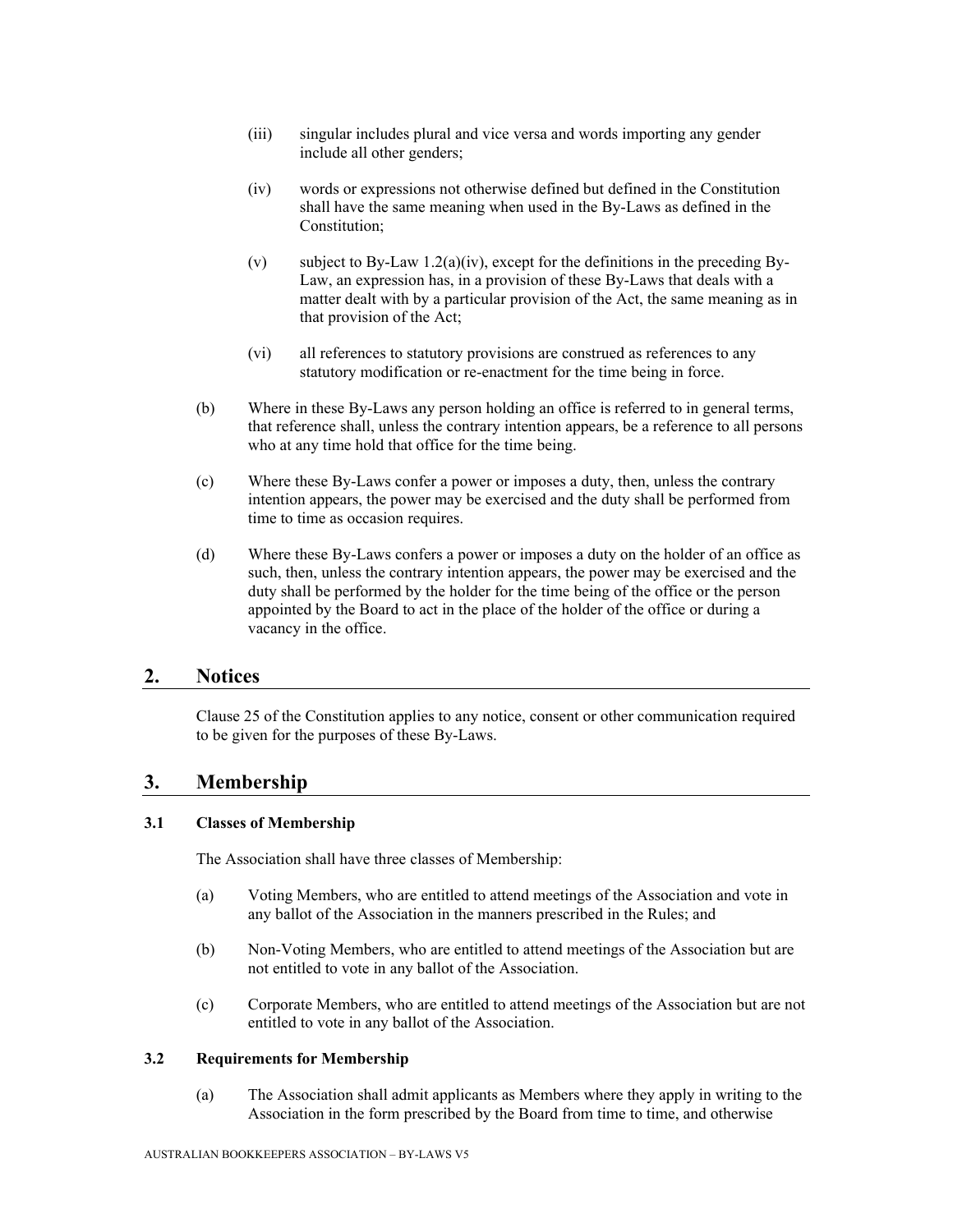meet the requirements of the relevant Membership class set out at By-Laws 3.2(b) and  $3.2(c)$ .

- (b) In the case of admission as a Voting Member, an applicant must provide documentary evidence to the reasonable satisfaction of the Board that:
	- (i) they are the holder of at least a Certificate IV Financial Services (bookkeeping) or a Certificate IV Financial Services (accounting) from a registered training organisation or an equivalent institution (within the meaning of the TAS Legislation);
	- (ii) they are of good fame, integrity and character; and
	- (iii) if the applicant is involved in public practice, that they have appropriate professional indemnity insurance.
- (c) In the case of admission as a Non-Voting Member, the Membership of an applicant must, to the reasonable satisfaction of the Board, be considered to advance the Objects.

## **3.3 Membership Fees**

- (a) The Annual Subscription payable by each Member is \$77.00 GST Inc per annum, other than for Australian Bookkeepers Network Pty Ltd members who are also Australian Bookkeepers Association Ltd members and in this case the membership fee is waived, pursuant to an agreement with Australian Bookkeepers Network Pty Ltd for the provision of member support services to Australian Bookkeepers Association Ltd.
- (b) The Annual Subscription payable by The Corporate Members is determined by the board.
- (c) Subject to clause 3.2(c), the Annual Subscription is payable by each Member upon their admittance to Membership will be for the following period of membership
	- (i) For the Voting and Non-Voting members the annual subscription is payable on each calendar year anniversary thereafter, in advance for the proceeding calendar year,
	- (ii) For the Corporate Members the annual subscription is payable on each financial year anniversary thereafter, in advance for the proceeding financial year
- (d) Despite any By-Law to the contrary:
	- (i) no Annual Subscription shall be payable by Foundation Members prior to, or for the year proceeding, the Registration Date; and
	- (ii) the first, and consecutive, Annual Subscriptions of Foundation Members are per Clause 3.3(a)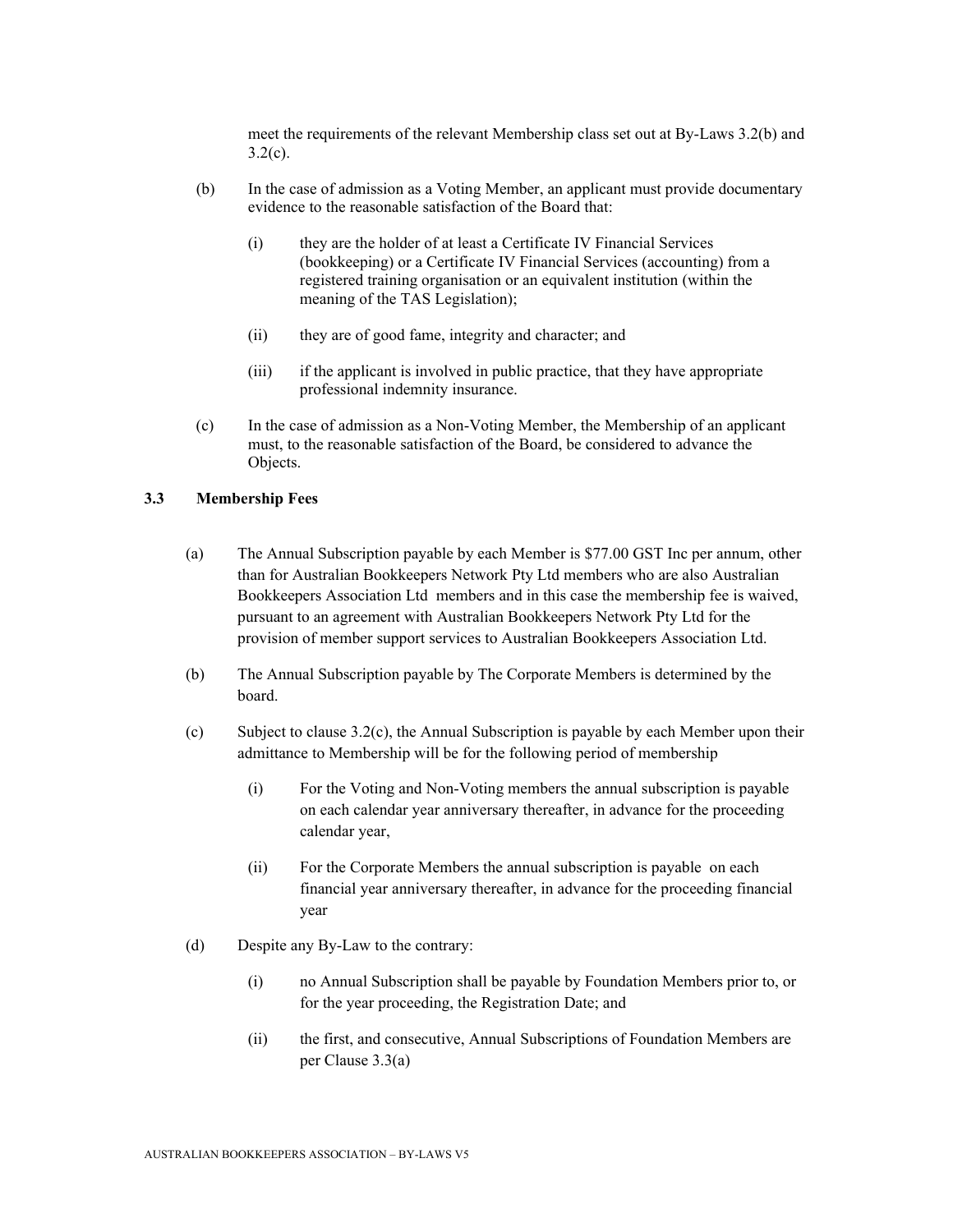## **4. Continuing professional education**

### **4.1 Requirement to undertake**

Every Voting Member in each triennium following their admittance to Membership (**CPE Year**) must:

- (a) complete at least 90 hours of continuing professional education within the meaning of the TAS Legislation, with a minimum of 20 hours of continuing professional education in each 12-month period;
- (b) of the required hours, 75% must be structured continuing professional education, and 25% may be unstructured continuing professional education; and
- (c) of the required hours, no more than 10% health and well-being activities can be included as continuing professional education within the meaning of the TAS Legislation.

The Association considers CPE to be any educational activity that maintains, develops or promotes your bookkeeping skills, knowledge or attributes. The Association recognises these CPE activities and those, which contribute to the overall efficiency, development or professionalism of you or your business.

## **4.2 Requirement to keep records**

Each Voting Member undertaking continuing professional education must:

- (a) maintain a record of the precise nature of his or her continuing professional education, including the date, provider, time expended and topics covered;
- (b) retain such record for at least 5 years after the end of the CPE Year; and
- (c) produce such record to an Officer of the Association for inspection upon request.

### **4.3 Failure to undertake continuing professional education**

The Board may, in respect of any Voting Member who for any reason fails to undertake the required amount of continuing professional education activities in any period or who fails to produce for inspection a record of their continuing professional education activities in a CPE Year at the request of the Association for inspection:

- (b) suspend their Membership; or
- (c) lower their allocated Membership status from "Voting" to "Non-Voting".

## **4.4 Regulatory standards**

Members must meet the requirements of applicable regulatory standards and ensure they are acting with sufficient professional competence.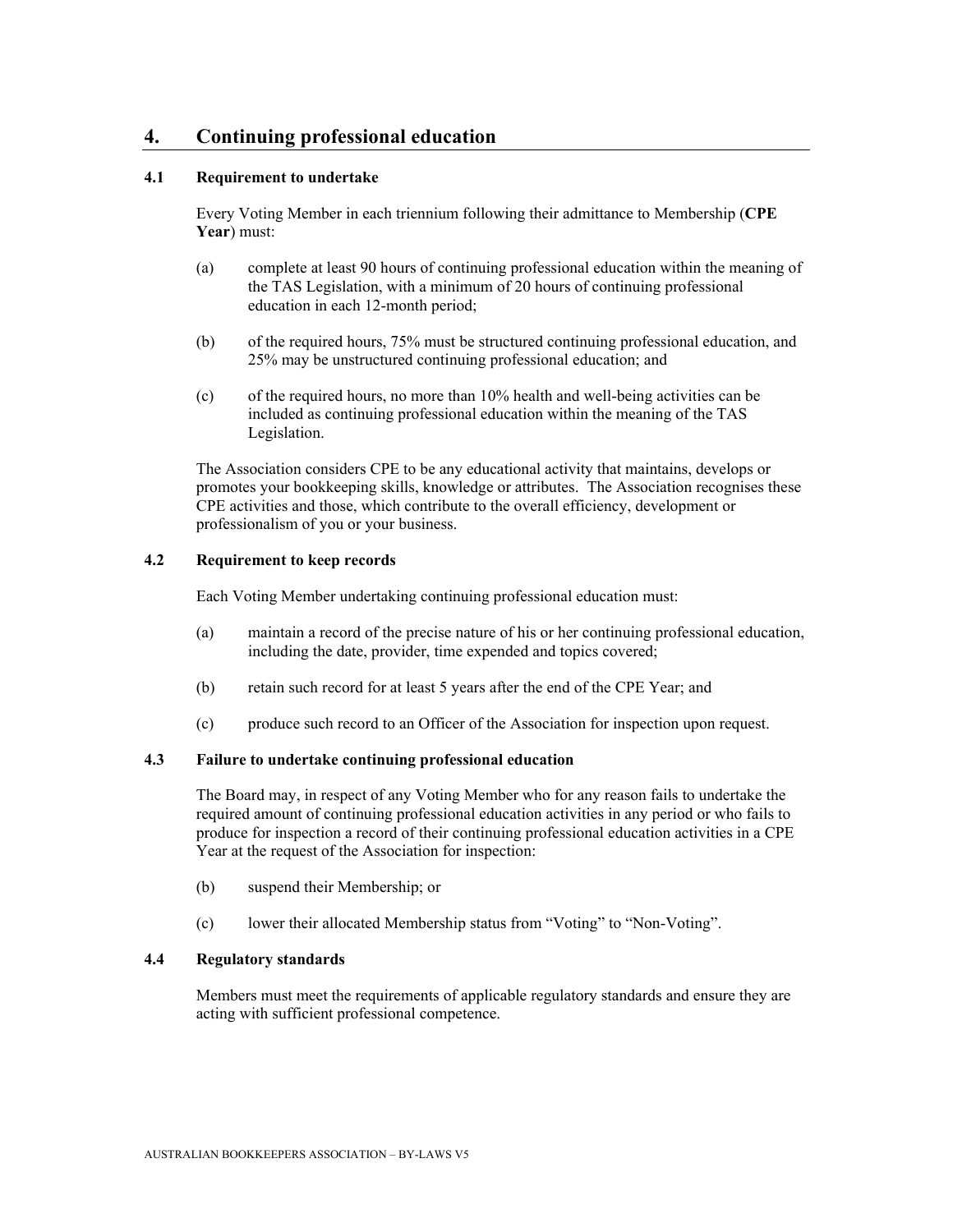## **5. Professional and ethical standards**

The Code of Professional Conduct is mandatory for all Members, in so far as its provisions are reasonably applicable to the circumstances of each Member, regardless of whether or not the Member is registered under the TAS Legislation as a tax agent or BAS agent.

*The Objects include the promotion of the interests of the bookkeeping profession and of*  bookkeepers. To this end, the Association expects all of its Members to display a level of *professionalism and ethical standing which reflects positively on the Association and the*  bookkeeping professions. When Members are providing services, it is expected that they will *display an appropriate, professional standard of behaviour beyond that which is expected of someone who is not acting in a professional capacity.* 

## **6. Members' conduct**

### **6.1 Misconduct and penalties**

- (a) A Member will be deemed to have acted with misconduct where the Member:
	- (i) has been found by the Board to be in breach of the Rules;
	- (ii) has, in the reasonable opinion of the Board, failed to observe a proper standard of professional care, skill or competence, including but not limited to breaching the Code of Professional Conduct;
	- (iii) has, in the reasonable opinion of the Board, obtained admission to Membership by improper means;
	- (iv) has, in the reasonable opinion of the Board, ceased to hold the necessary qualifications for Membership;
	- (v) has, in the reasonable opinion of the Board, been charged with an offence or been guilty of conduct which is not in the best interests of the Association;
	- (vi) has failed to comply with any reasonable request made by the Board, Investigator or other Officer of the Association;
	- (vii) has failed to comply with an order of the Board; or
	- (viii) ceases to have capacity at law.
- (b) Where a Member has been deemed to have acted with misconduct as set out in By-Law 6.1(a), the Board may:
	- (i) forfeit the Membership of the Member;
	- (ii) suspend the Membership of the Member for any period, and on such terms, as seen fit;
	- (iii) counsel or caution the Member;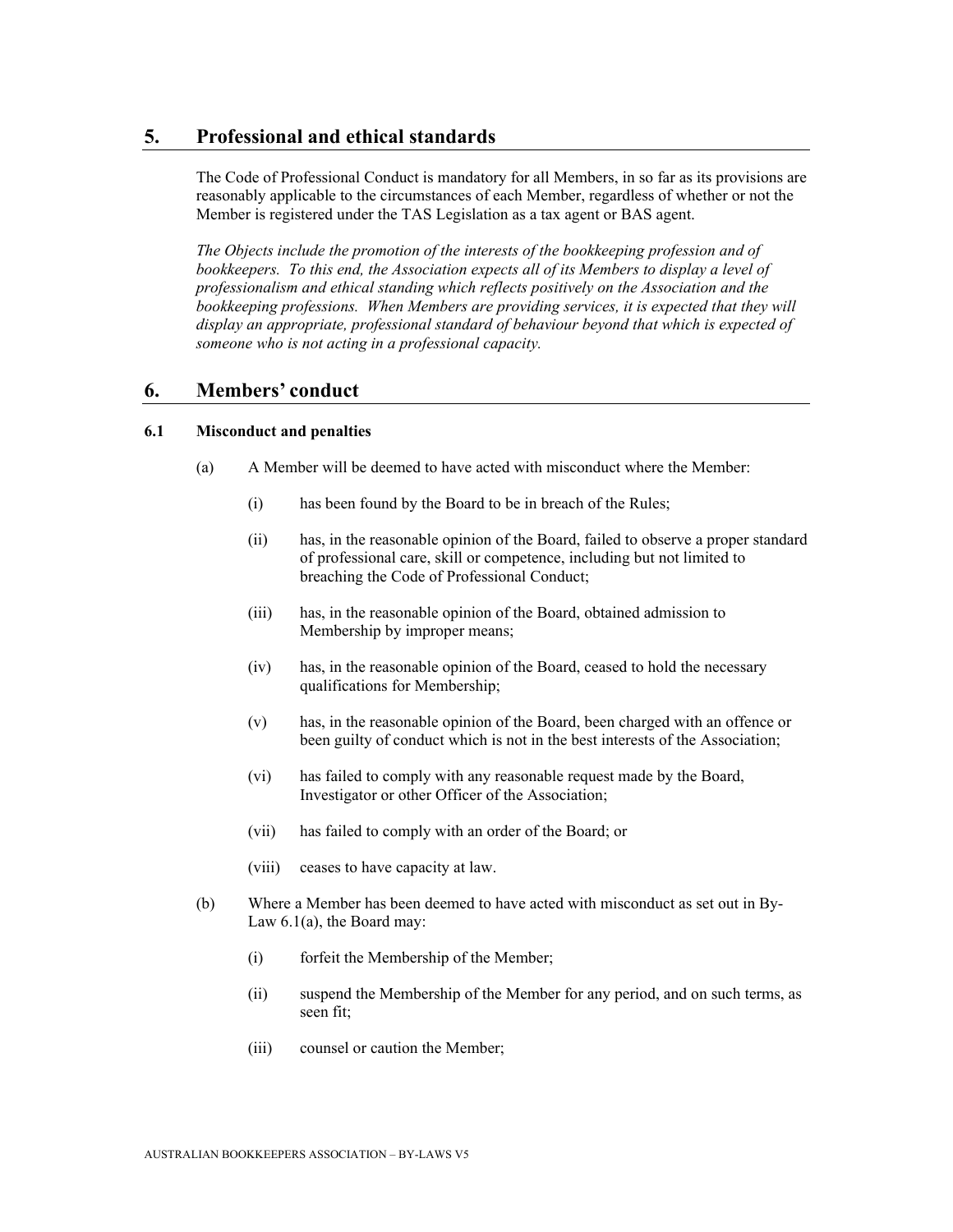- (iv) impose a fine not exceeding \$1,000 with a consequence of forfeiture of Membership if payment is not made within such period as the Board prescribes;
- (v) require payment of any costs and expenses reasonably incurred by the Association in the investigation and determination of any matter concerning the misconduct of the Member;
- (vi) inform the regulators of any professional body of which the Member is a member, including but not limited to the Tax Practitioners Board; and
- (vii) impose any other penalty deemed appropriate.

### **6.2 Suspension and forfeiture of Membership**

- (a) During any period of suspension a Member shall continue to pay all fees and subscriptions required by, and will remain subject to, the Rules. A suspended Member shall cease to enjoy any of the rights or benefits conferred on Members by the Rules.
- (b) A person whose Membership has been forfeited shall cease to be a Member of the Association. The Member's name shall be removed from the Register and the Member shall return any certificate of Membership provided by the Association forthwith.

## **7. Complaints against a Member**

### **7.1 Lodging a complaint**

- (a) Any complaint against a Member of the Association shall be lodged in writing with the Association.
- (b) Where the Board is aware of circumstances which suggest, or suspects, any misconduct of a Member, the Board may itself lodge a complaint against the Member.

#### **7.2 Handling a complaint**

Any complaint against a Member of the Association shall be referred to the Investigator.

## **8. Investigation of Members' conduct**

### **8.1 Appointment of Investigator**

- (a) The Board may, from time to time, appoint a person or persons to undertake investigations on behalf of the Association in relation to complaints, alleged breaches of the Rules or any matters referred to in By-Law 6.1(a).
- (b) The Investigator shall be responsible to the Board at all times.

## **8.2 Information requested from Members**

(a) Any Member suspected or alleged to have breached the Rules or in relation to whom any matter referred to in By-Law 6.1(a) is suspected or alleged to have occurred, must comply with all reasonable requests for information from the Investigator.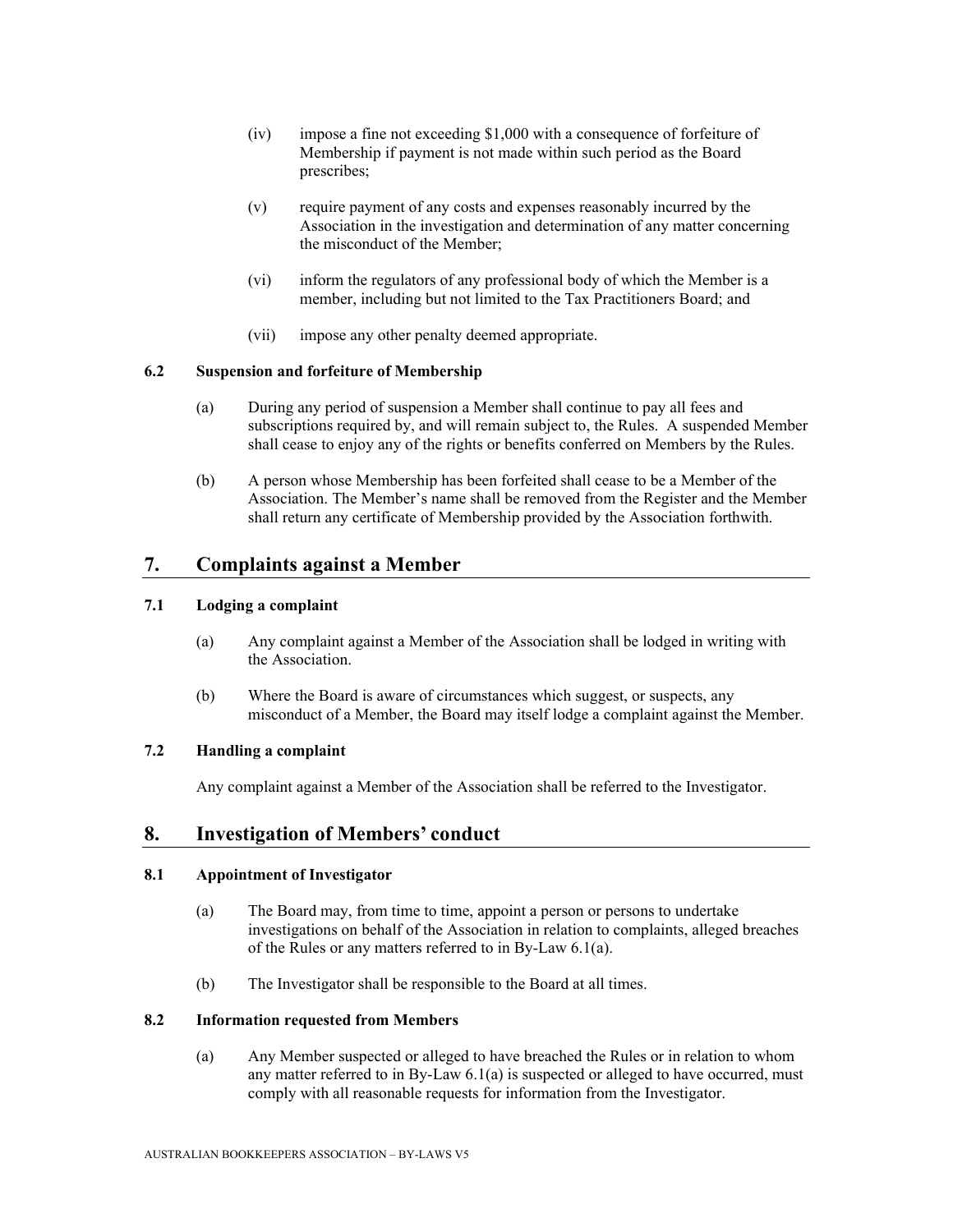- (b) The Investigator may, acting reasonably, prescribe a date by which a Member is expected to comply with any request for information made by the Investigator pursuant to By-law 8.2(a).
- (c) A Member may, in writing, request an extension of time to comply with any request for information made by the Investigator pursuant to By-law 8.2(a), which the Investigator must allow if satisfied such request is reasonable.

## **8.3 Recommendation of an Investigator**

- (a) The Investigator shall, upon completion of an investigation, form an opinion and recommend to the Board that either:
	- (i) the Member has no case to answer;
	- (ii) the complaint should be referred to arbitration or mediation for resolution in accordance with By-Law 8.5;
	- (iii) there is a case to answer and, if considered appropriate to do so, recommend a voluntary resolution of the complaint in accordance with By-Law 8.6;
	- (iv) there is a case to answer and, if considered appropriate to do so, take action in accordance with the powers of the Investigator prescribed by By-Law 8.7 where referral of the matter to the Board for hearing would be inappropriate; or
	- (v) there is a case to answer and, if considered that recommendation of a voluntary resolution of the complaint is inappropriate or exercise of a power under By-Law 8.7 would not be adequate, refer the matter to the Board for hearing.
- (b) The Investigator must, together with their recommendation, provide the Board with any evidence collected during their investigation which they consider useful for review by the Board.
- (c) The Board must consider and, if it thinks appropriate, approve the recommendation of the Investigator. The Board may request additional information from the Investigator or the Member concerned as it sees necessary to consider the recommendation of the Investigator.
- (d) If the Board does not approve a recommendation of the Investigator, the matter shall be deemed referred to the Board for hearing.

## **8.4 Notice of determination**

The Board must notify the Member of the recommendation of the Investigator and its acceptance or refusal of such recommendation, within fourteen days of the decision of the Board.

## **8.5 Arbitration or mediation**

(a) An Investigator may, where it considers appropriate and the complaint does not involve breaches of the Rules, recommend that a matter be referred to arbitration or mediation.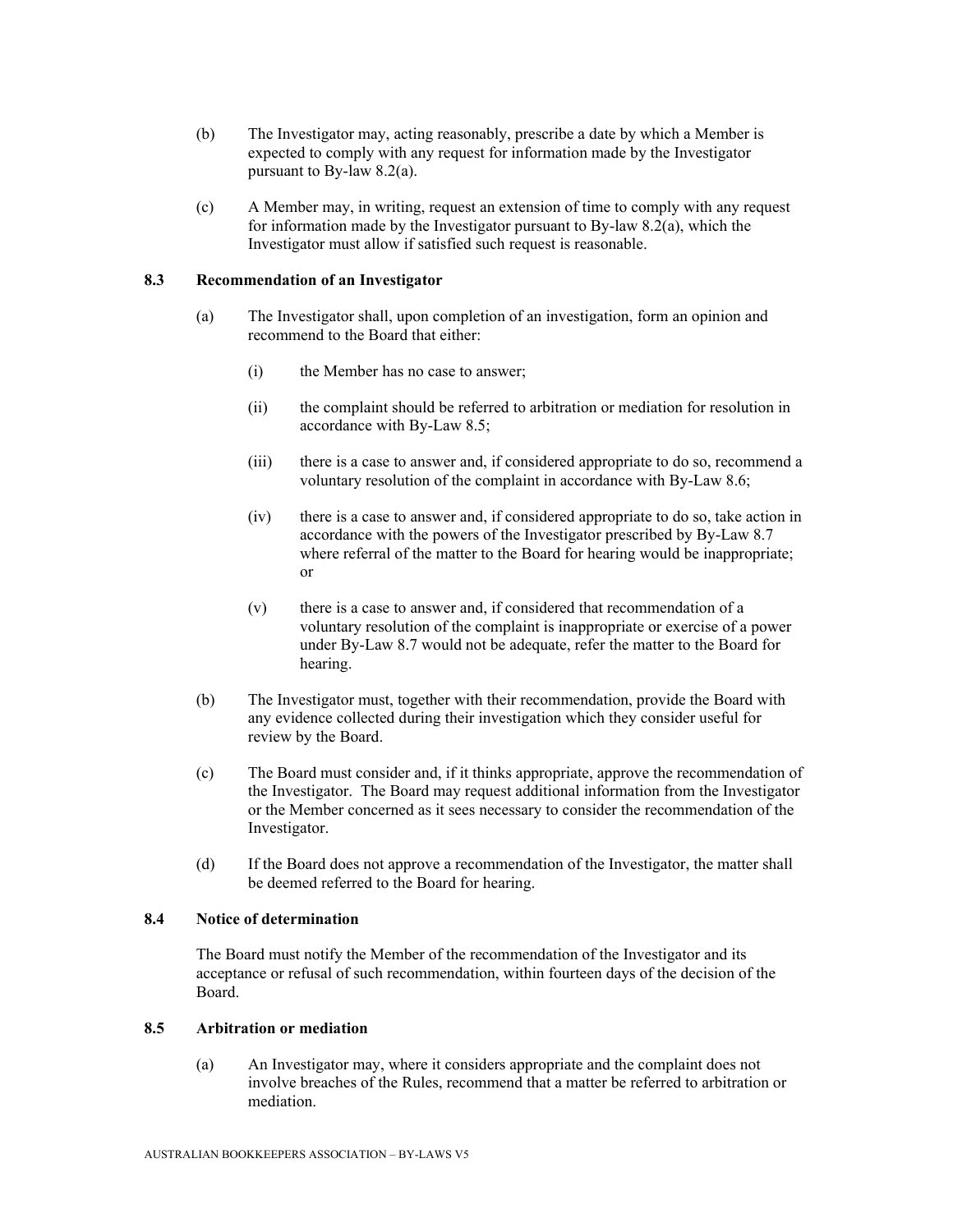- (b) The Investigator may recommend a qualified arbitrator or mediator to hear a complaint or the complainant and the Member may otherwise agree on their own arbitrator or mediator.
- (c) A complainant and the Member concerned will not be compelled to undertake arbitration or mediation.
- (d) If a Member refuses to undertake arbitration or mediation, or the arbitration or mediation does not produce a settlement, an Investigator may make an alternative recommendation in respect of the matter, in accordance with By-Law 8.3(a), if the Investigator considers such appropriate.
- (e) The complainant and the Member shall at all times be responsible for the conduct and costs of any arbitration or mediation.

## **8.6 Voluntary resolution**

- (a) An Investigator may, where it considers appropriate, recommend a complaint be resolved by way of a voluntary resolution.
- (b) Within twenty-one days of receipt of a decision of a Board in accordance with By-Law 8.4 which contains a voluntary resolution offer, the Member concerned must communicate their decision to accept or reject the voluntary resolution in writing to the Board.
- (c) If the Member rejects the voluntary resolution, the matter shall be deemed referred to the Board for hearing.

### **8.7 Administrative powers of the Investigator**

Where it considers appropriate to do so due to the less serious nature of an allegation, the Investigator may, on the approval of the Board:

- (a) require the Member concerned to undertake specific continuing professional education within the meaning of the TAS Legislation;
- (b) require the Member concerned to make undertakings to the Association;
- (c) give the Member concerned a written warning; or
- (d) take any other remedial action deemed appropriate.

## **9. Disciplinary hearings of the Board**

## **9.1 Board Disciplinary hearing – notification**

- (a) Where a hearing of the Board in respect of a Member's alleged misconduct is required (by way of a recommendation of an Investigator or operation of these By-Laws), the Secretary must inform the Member in writing of the time and place of the proposed Board meeting to hear the matter at least twenty-eight days before the date of the hearing. Such notice shall contain:
	- (i) a description of the alleged misconduct of the Member;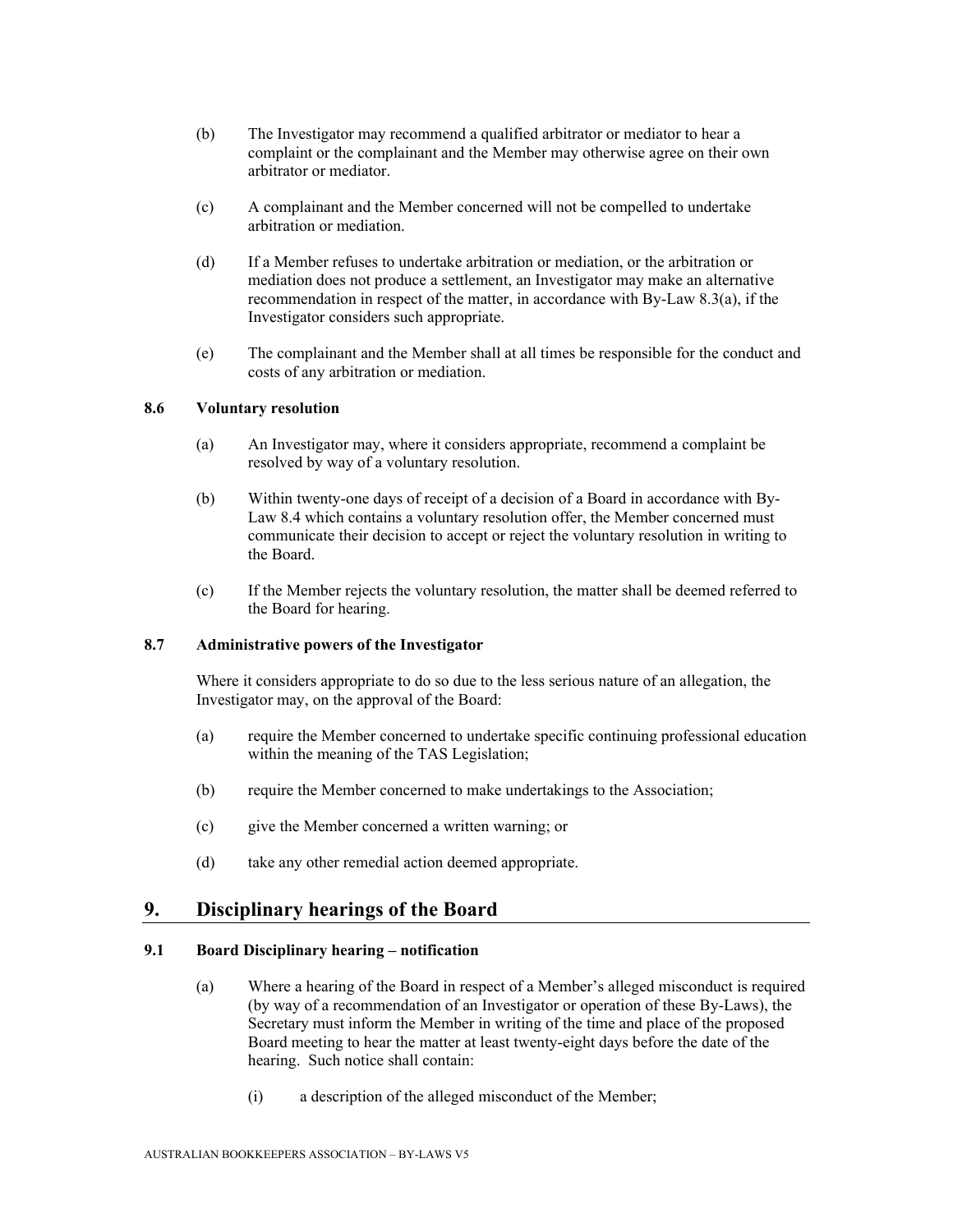- (ii) a summary of the findings of the Investigator, including facts, matters and evidence indicating misconduct.
- (b) The Member must respond in writing to the letter referred to in By-Law 9.1(a) not less than seven days prior to the date set for the hearing, which must include:
	- (i) an admission of guilt to the alleged misconduct and a statement in mitigation of penalty; or
	- (ii) a denial of guilt to the alleged misconduct and a statement setting out any information and containing such evidence the Member wishes to put forward in their defence.

## **9.2 Consideration of a matter**

- (a) The Board may, on or after the hearing date notified to a Member in accordance with By-Law 9.1(a), meet for the purpose of considering the matter in respect of the Member.
- (b) The Board may, upon considering the matter in respect of the Member, determine that the Member has committed misconduct in accordance with By-Law 6.1(a) and impose any penalty it sees fit in accordance with By-Law 6.1(b).
- (c) When considering a matter in respect of a Member and determining what penalty (if any) should be imposed, the Board must have consideration to any written statement lodged by the Member in accordance with By-Law 9.1(b).
- (d) The Board may, if it considers appropriate, request further information from a Member in respect of their misconduct hearing and adjourn such hearing to a latter date.

#### **9.3 Notification**

The Secretary shall provide a written statement of any decision of the Board under By-Law 9.2 within twenty-one days of the conclusion of the hearing.

## **9.4 Effective date**

Any order of the Board under By-Law 9.2 shall take effect on the date that it is announced by the Board, unless as part of the order the Board directs that all or part of the orders is to take effect on a specific date.

## **10. Publication of disciplinary statistics**

## **10.1 Publication**

- (a) The findings and orders of the Investigator or the Board (as applicable) as to a complaint or investigation into the conduct of a Member may be published by the Association by the following means:
	- (i) by way of press release;
	- (ii) in the Publication; and/or